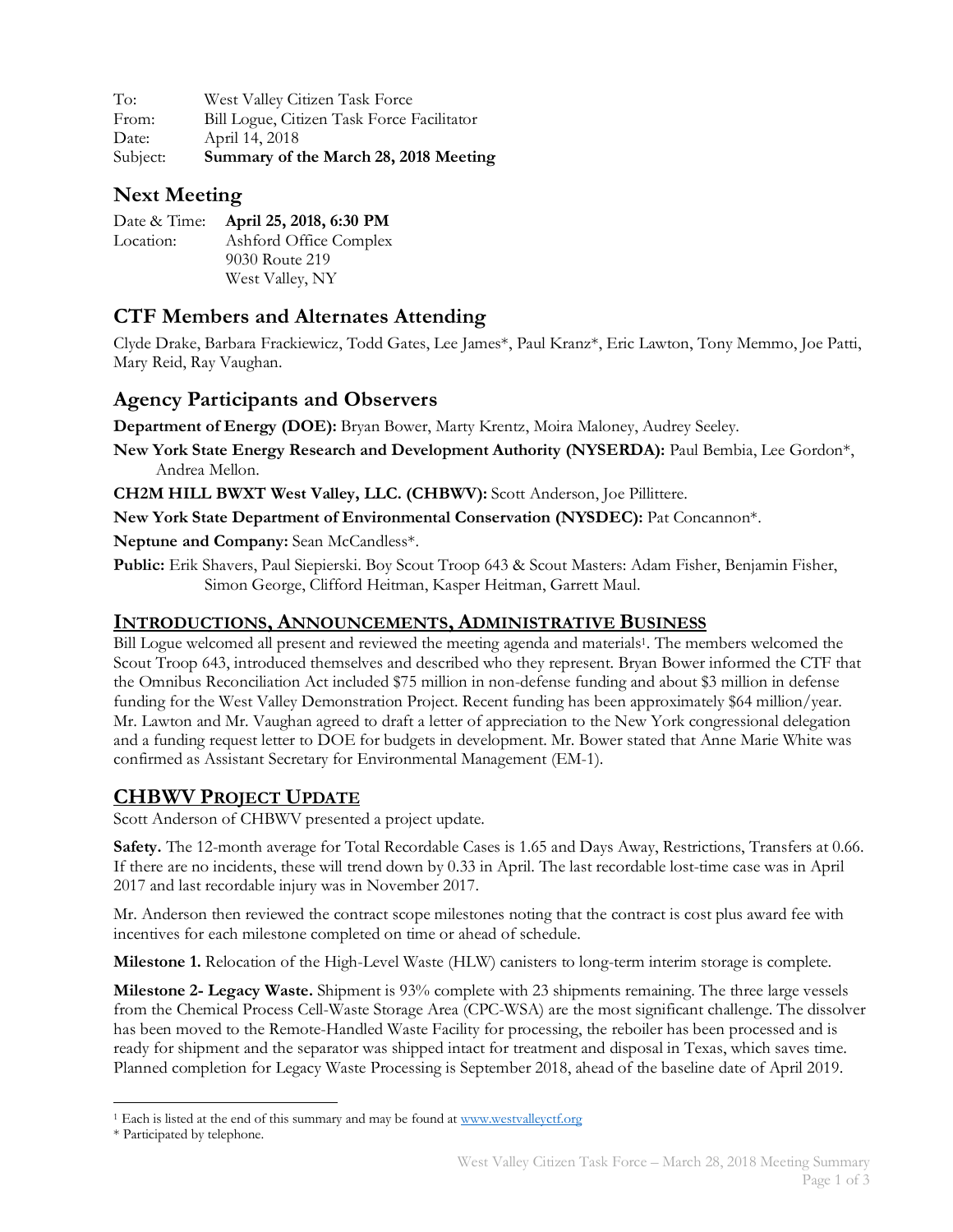**Deactivation Progress Under Milestone 3.** The Vitrification Facility demolition is underway and is 55% complete. Some delays have occurred due to cold weather conditions impacting hydraulics and freezing of the dust suppression mister. Phase 1 of the demolition was completed in November 2017. Phase 2 work is ongoing and includes the Process Cell, Shield Doors and South Wall and North Wall. The cooler units mounted high in the cell have were lowered through a roof penetration using a crane. They have been packaged in waste boxes for shipment. Phase 3 will be the demolition of the Crane Maintenance Room, Tunnel and Secondary Filter Room. Planned completion is spring/summer 2018. There are 129 intermodals loaded with Vit waste and 114 have been shipped. The intermodals are trucked to Blasdell, New York and loaded onto railcars bound for a repository in Nevada.

The MPPB deactivation is 84% complete with remaining work being very labor intensive, primarily on asbestos containing material removal and deactivation in radiological areas. The significant areas left for deactivation are the Vent Exhaust Cell, Process Mechanical Room, Vent Wash Room and Chemical Process Cell. Planned completion is mid to late summer 2018.

**Balance of Site Facilities – Milestone 4.** Nineteen of 47 other facilities on the site have been demolished with no further work planned at this time. After the Vit Facility and MPPB are demolished work will turn to these facilities. The Cattaraugus County Health Department approved the new potable water system. In response to a question, Mr. Anderson stated that the water was being treated for iron which posed no health hazard but did impact taste and staining. The new power lines are on overhead poles and should be operational in April. The power will eventually come in through the front of the site from Rock Springs Road rather than through the rear. The rail spur upgrades are scheduled for the spring/summer.

#### **DOE – SEIS SCHEDULE & OVERVIEW OF THE NOTICE OF INTENT**

Bryan Bower of DOE gave an overview of the SEIS schedule and Notice of Intent. At the outset, he reminded the CTF that any comments on scoping would have to be submitted through the SEIS process and what is said in a CTF discussion could not be incorporated into the formal comment process.

Mr. Bower gave an abbreviated recap noting that the NEPA/SEQRA process started in 1988 resulting in the 2010 FEIS, Record of Decision and New York Finding Statement which selected the Phased Decisionmaking Alternative. He identified facilities and areas subject to upcoming Phase 2 Decisions (HLW Cask Storage Pad, NRC-Licensed Disposal Area, State-Licensed Disposal Area, Construction Demolition and Demolition Debris Landfill, Non-Source Area of the North Plateau Groundwater Plume, Waste Tank Farm and Cesium Prong, Contaminated Stream Sediments and the Balance of the WNYNSC property). The SEIS is being undertaken to further the purposes of NEPA and by including new information and changes since the 2010 FEIS and to provide robust and meaningful opportunities for public participation during decommissioning. The SEIS will use the 2010 FEIS as its starting point and will tier from the 2010 FEIS, and, where appropriate, information and analyses from the FEIS will be summarized and incorporated by reference in the SEIS. The SEIS will contain new information and analyses to ensure continued adequacy for Phase 2 decisionmaking. The SEIS will use the 2010 FEIS as a starting point and will be updated for completed Phase 1 work, the results of the Phase 1 Studies, the Probabilistic Performance Assessment (PPA) and other data collection and analysis.

The SEIS will consider a range of alternatives for the Phase 2 decisions including unrestricted release where the site could be used for any purpose and restricted release under conditions permitted under the License Termination Rule. Alternatives analyzed will include: No Action, Sitewide Removal, Sitewide Close-in-Place and Hybrid Alternatives. Consideration of the no-action alternative is statutorily required. These will be informed by analyzing potential long-term radiological and chemical dose/risk impacts on things including geology, water, soil, etc. The Draft SEIS will provide a summary and detailed analysis of each alternative, potential mitigation or best practices and identification of a preferred alternative. Through the scoping process DOE and NYSERDA are asking if there are inviting interested parties to help identify the range of reasonable alternatives and the environmental issues to be analyzed.

The current SEIS schedule was reviewed. The public comment meetings were held in March and the scoping comment period is scheduled to close April 23, 2018. During the comment meetings a number of people requested an extension of the scoping comment period and the agencies are reviewing this request. *If* an extension is implemented the goal would be to retain the existing schedule for other SEIS activities. Alternatives will be